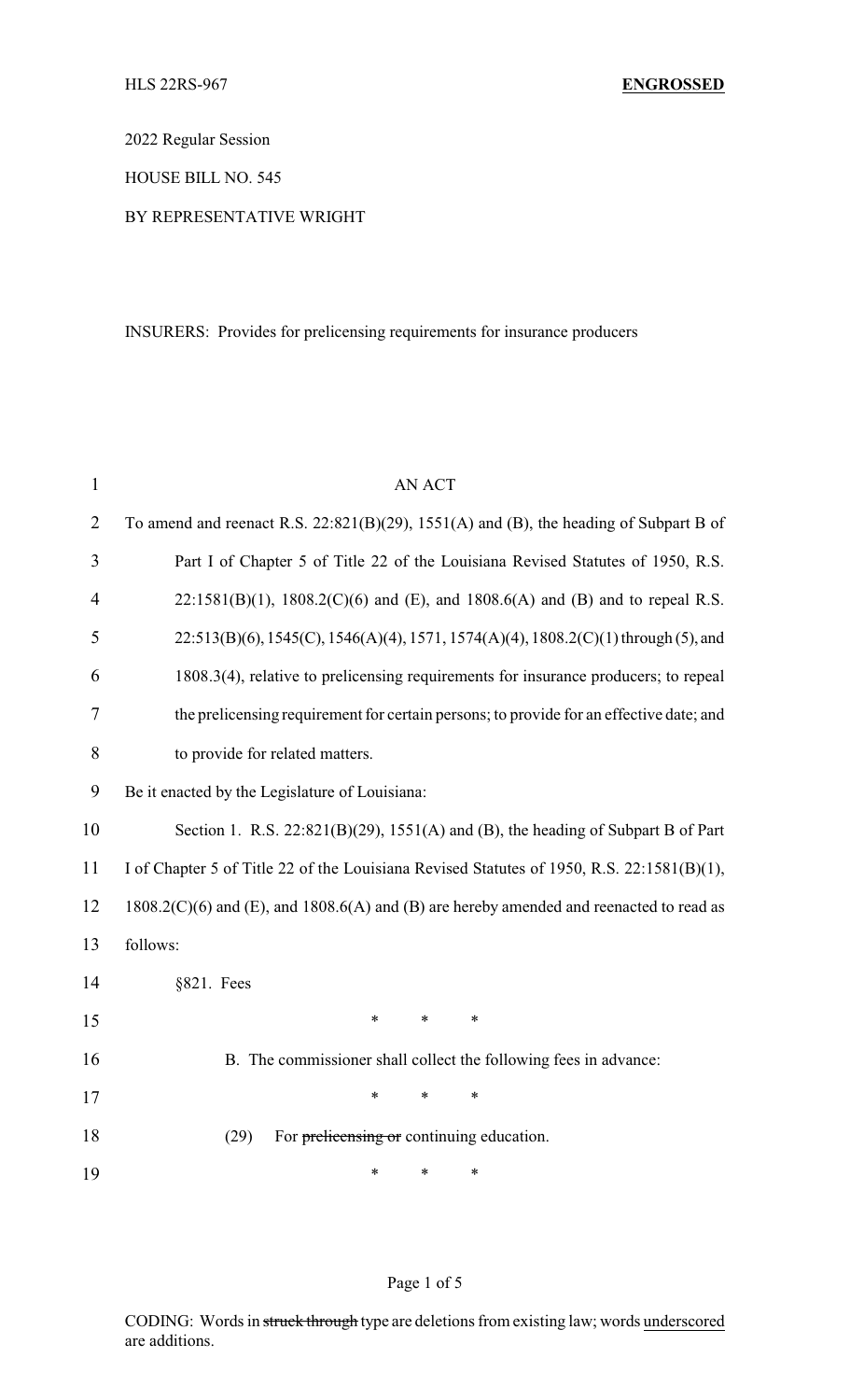§1551. Exemption from examination

2 A. An individual who applies for an insurance producer license in this state who was previously licensed for the same lines of authority in another state shall not 4 be required to complete any prelicensing education or an examination. This exemption is available only if the person is currently licensed in that state or if the application is received within ninety days of the cancellation of the applicant's previous license and if the prior state issues a certification that, at the time of cancellation, the applicant was in good standing in that state or the state's Producer Database records, maintained by the National Association of Insurance Commissioners, its affiliates or subsidiaries, indicate that the producer is or was 11 licensed in good standing for the line of authority requested.

12 B. A person licensed as an insurance producer in another state who moves to this state shall make application within ninety days of establishing legal residence to become a resident licensee pursuant to R.S. 22:1546. No prelicensing education 15 or examination shall be required of that person to obtain any line of authority 16 previously held in the prior state except where the commissioner of insurance determines otherwise by regulation.

\* \* \*

19 SUBPART B. PRELICENSE AND CONTINUING EDUCATION EDUCATIONAL

PROGRAMS

21 \* \* \* \* §1581. Regulation of bail enforcement agents

**\*** \* \* \*

 B. The regulations adopted by the commissioner shall include provisions governing:

 (1) Prelicensing and continuing Continuing education requirements for bail enforcement agents.

**\*** \* \* \*

## Page 2 of 5

CODING: Words in struck through type are deletions from existing law; words underscored are additions.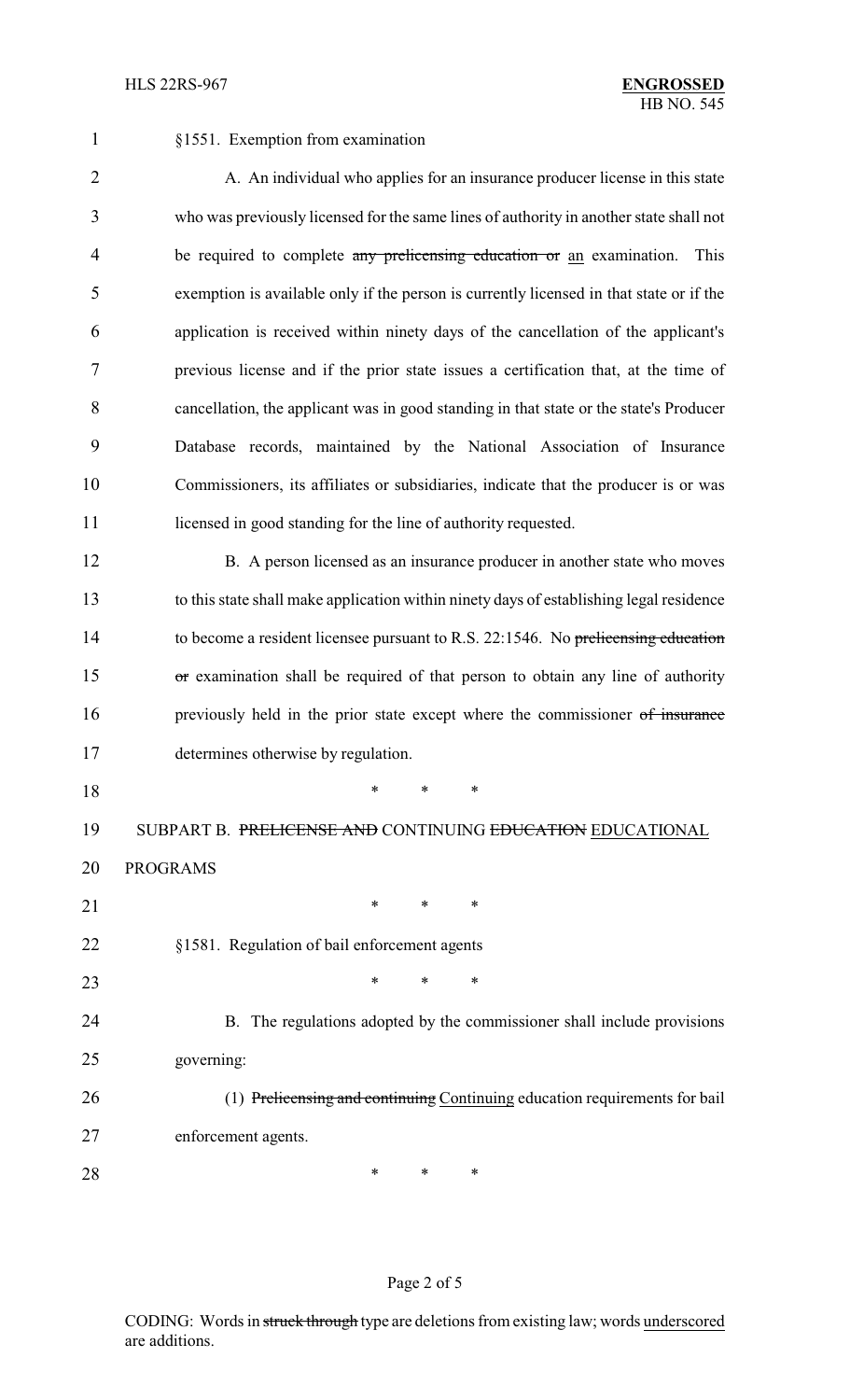| $\mathbf{1}$   | §1808.2. Examination                                                                     |
|----------------|------------------------------------------------------------------------------------------|
| $\overline{2}$ | *<br>∗<br>*                                                                              |
| 3              | C.                                                                                       |
| 4              | $\ast$<br>*<br>∗                                                                         |
| 5              | (6) A person who already holds an insurance producer license for a line of               |
| 6              | business shall be exempt from any prelicensing education and examination                 |
| 7              | requirements for an insurance consultant license for the same line of business.          |
| 8              | $\ast$<br>∗<br>*                                                                         |
| 9              | The content of the examination may be outlined in the licensing<br>Ε.                    |
| 10             | information handbook provided to applicants by the Department of Insurance,              |
| 11             | publishers of examination study materials, any prelicensing providers, and others        |
| 12             | wishing to provide this information.                                                     |
| 13             | ∗<br>*<br>$\ast$                                                                         |
| 14             | §1808.6. Exemption from examination                                                      |
| 15             | A. An individual who applies for an insurance consultant license in this state           |
| 16             | who was previously licensed as a resident insurance consultant for the same lines of     |
| 17             | authority in another state shall not be required to complete any prelicensing            |
| 18             | education or an examination. This exemption is available only if the person is           |
| 19             | currently licensed in that state or if the application is received within ninety days of |
| 20             | the cancellation of the applicant's previous license and if the prior state issues a     |
| 21             | certification that, at the time of cancellation, the applicant was in good standing in   |
| 22             | that state or by the National Association of Insurance Commissioners, its affiliates     |
| 23             | or subsidiaries, and the certification indicates that the consultant is or was licensed  |
| 24             | in good standing for the line of authority requested.                                    |
| 25             | B. A person licensed as an insurance consultant in another state who moves               |
| 26             | to this state shall make application within ninety days of establishing legal residence  |
| 27             | in this state to become a resident licensee pursuant to R.S. 22:1808.3. No               |
| 28             | prelicensing education or examination shall be required of that person to obtain a       |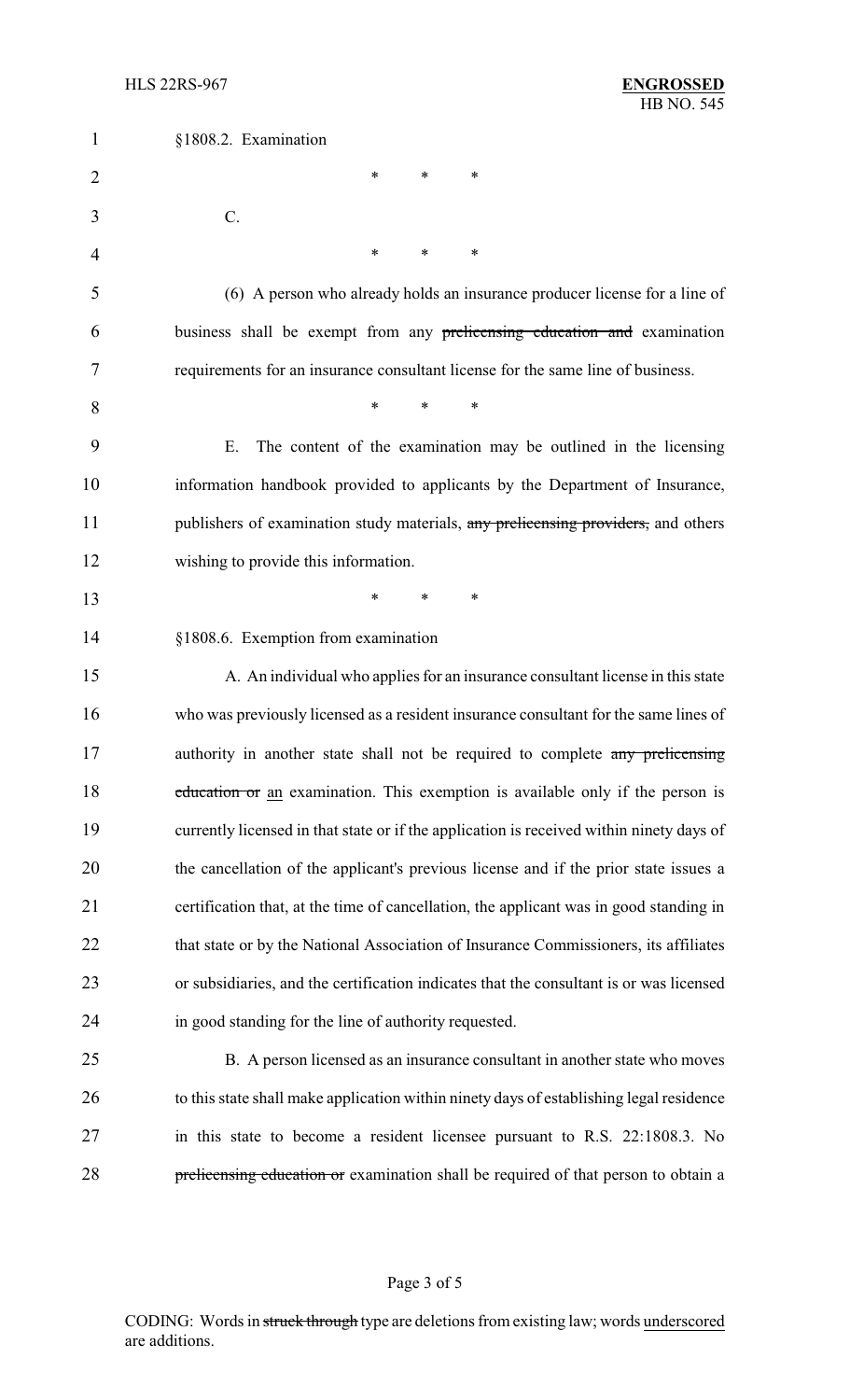| $\mathbf{1}$   | consultant license for any line of authority previously held in the prior state except        |  |
|----------------|-----------------------------------------------------------------------------------------------|--|
| $\overline{2}$ | where the commissioner of insurance determines otherwise by regulation.                       |  |
| 3              | $\ast$<br>$\ast$<br>$\ast$                                                                    |  |
| 4              | Section 2. R.S. 22:513(B)(6), 1545(C), 1546(A)(4), 1571, 1574(A)(4), 1808.2(C)(1)             |  |
| 5              | through $(5)$ , and $1808.3(4)$ are hereby repealed in their entirety.                        |  |
| 6              | Section 3. This Act shall become effective upon signature by the governor or, if not          |  |
| 7              | signed by the governor, upon expiration of the time for bills to become law without signature |  |
| 8              | by the governor, as provided by Article III, Section 18 of the Constitution of Louisiana. If  |  |
| 9              | vetoed by the governor and subsequently approved by the legislature, this Act shall become    |  |
| 10             | effective on the day following such approval.                                                 |  |
|                |                                                                                               |  |

## DIGEST

The digest printed below was prepared by House Legislative Services. It constitutes no part of the legislative instrument. The keyword, one-liner, abstract, and digest do not constitute part of the law or proof or indicia of legislative intent. [R.S. 1:13(B) and 24:177(E)]

| HB 545 Engrossed | 2022 Regular Session | Wright |
|------------------|----------------------|--------|
|                  |                      |        |

**Abstract:** Repeals prelicensing requirements for insurance producers.

Present law provides that the commissioner shall not collect fees in advance for prelicensing or continuing education.

Present law provides that an individual applying for an insurance producer license who was previously licensed for the same lines of authority in another state shall not be required to complete any prelicensing education or examination.

Present law provides that no prelicensing education or examination shall be required of a person to obtain any line of authority previously held in a prior state except where the commissioner of insurance determines otherwise by regulation.

Present law provides that the commissioner shall adopt regulations governing the prelicensing and continuing education requirements for bail enforcement agents.

Present law provides that a person who alreadyholds an insurance producer license for a line of business shall be exempt from any prelicensing education and examination requirements for an insurance consultant license for the same line of business.

Present law provides that the content of the examination for insurance consultants may be outlined in the licensing information handbook provided by a prelicensing provider.

Present law provides that an individual who applies for an insurance consultant license who was previously licensed as a resident insurance consultant for the same lines of authority in another state shall not be required to complete any prelicensing education or examination.